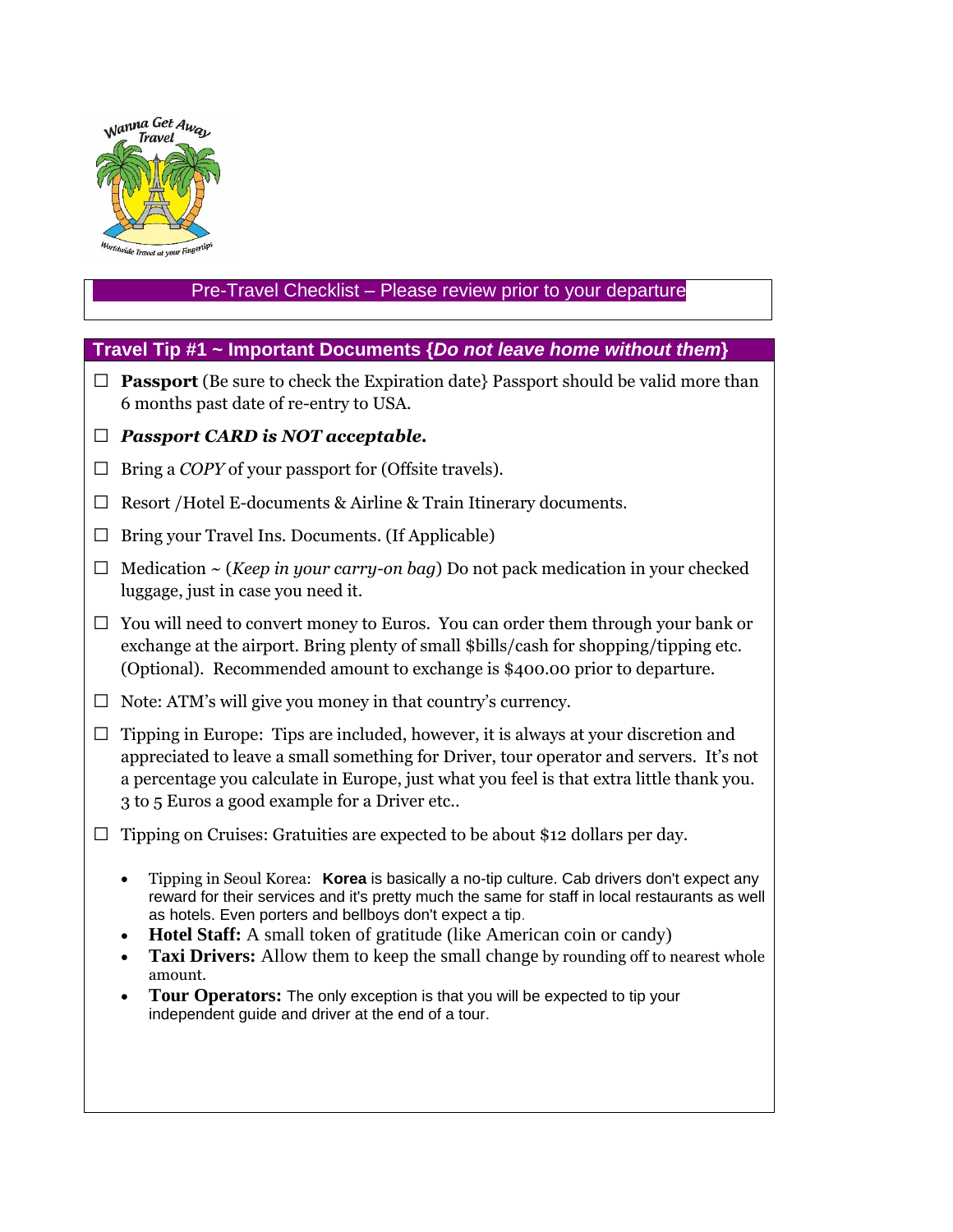- **□** Contact your bank for international credit card use; Call each card issuer of the cards you will be using while abroad, let them know where you will be and the dates, otherwise your CC company can put a fraud hold if you did not notify them. Check with your card issuers on foreign transaction fees in advance. Most gas stations in Europe only accept cards with microchips, please request one from your bank if they have them. Otherwise, use cash. Most other CC's are accepted for regular purchases.
- □ Contact your cell phone provider for international calls. If you have TMobile, your phone and GPS and all APPS will work everywhere in Europe at no extra cost for texting, data roaming. Calls back to US are .20 cents a minute. AT&T has an international plan available at a fee. If you have Verizon, there is no international plan available and your phone will not work except through an apps that uses Wifi. Or download Whatsapp, Viber or Skype on your phone for texting over Wifi. Prior to leaving please have a means of communicating from abroad with family in states and your travel agent.

Airport Security: Tips on getting through security quickly. Wear shoes you can slip on an off easily. Clear liquids up to 3 oz are allowed in carry on but must be placed in clear bag and taken out of your carry on prior to entering security. Cell phones should be placed in your purse or carry on bag and please have nothing in your pockets. Laptops must be taken out of laptop bag and placed in security bin by itself. No metal nail files or anything that can be construed as a sharp object or weapon.

- **□** International flights: Most airlines require check-in 3 hours prior to departure. Please make sure you arrive at the airport on time to avoid any boarding issues.
- $\Box$  Baggage weight: Most airlines allow bags up to 50 LBS (23 Kilos) for international flights. Please check your individual carrier website for exact requirements. If your suitcase is overweight you will incur a fee. Any bag over 70lbs (32 Kilos) can be refused even for a fee. FAA has gotten very strict about this due to overweighing a plane can cause mechanical problems. This can also cause physical problems for Baggage handlers as well as yourselves.
- **□** Try to travel light and avoid oversized / overweight suitcases. Most airlines will charge more for these bags. Most Trains in Europe do not have room for oversized bags even in small luggage area. Also keep in mind taxi's (Smaller vehicles in Europe) and renting a car, most will only fit 3 suitcases and 1 carry on with 3 to 4 passengers.
- □ Safety: Please register your trip with the US State Department so they know where you will be in case of an emergency. You can do this at <https://step.state.gov/step/pages/common/citizenship.aspx>Also know where the US Embassy is located in the area you will be visiting. Once enrolled in smart traveler program with State department, this allows the US Embassies abroad to know what Americans are traveling and to where. With this program you will also get updates on travel advisories and emergencies.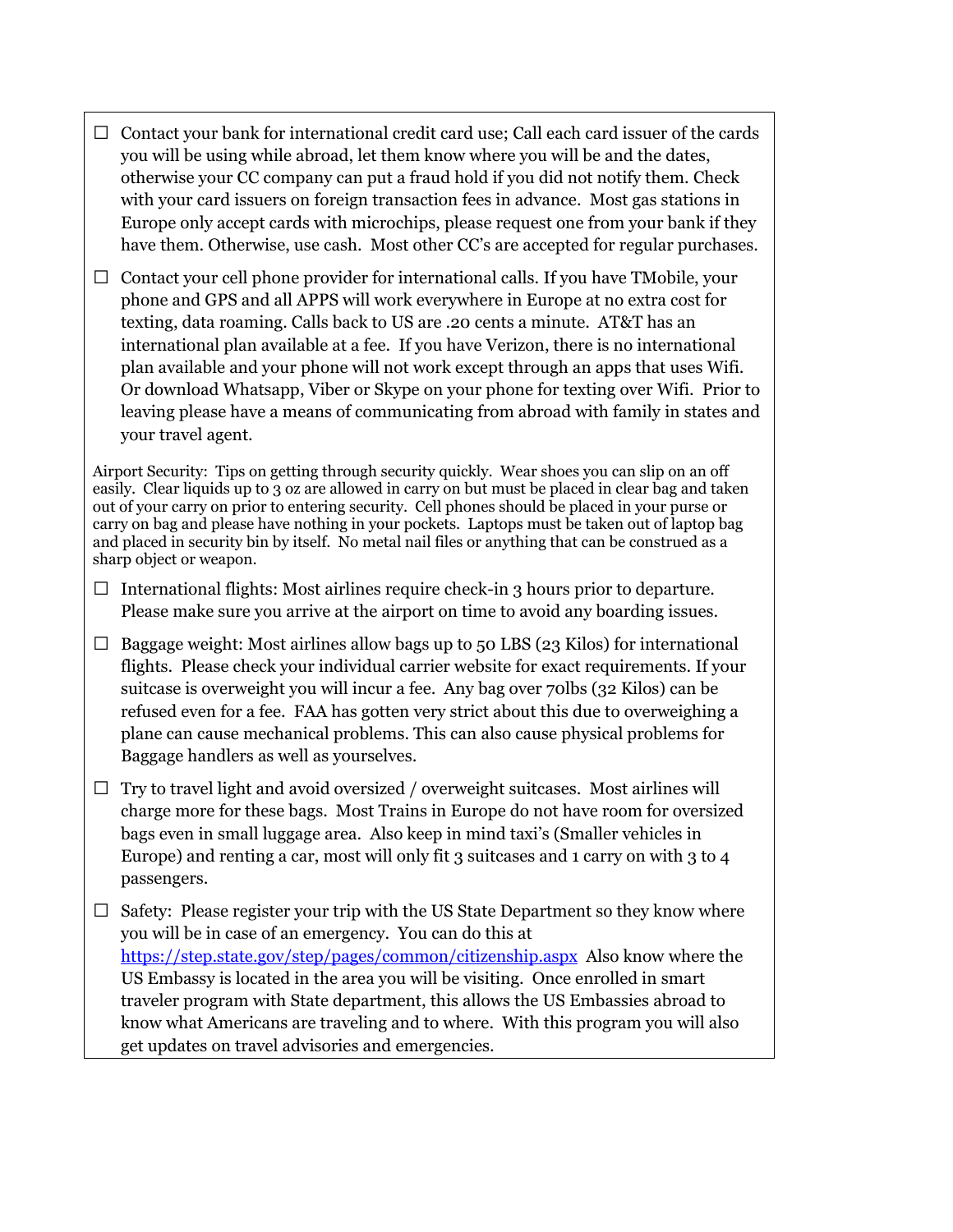**□** Be aware of your surroundings. Avoid large condensed crowds. Purchase train, tour tickets ahead of time to avoid waiting in long lines. If at all possible, have private transfers to and from airports and rail stations.

### **Travel Tips #2 ~ Things to bring (Optional)**

- **□** Personal first aid kit (Benadryl, Neosporin, Tums or Pepto, Pain relievers etc.)
- **□** Avoid wearing flashy jewelry & flashing big bills
- **□** SPF or Suntan Oil.
- **□** Sun glasses
- **□** Insulated cup
- □ Water shoes

## **Travel Tips #3 ~ Airport Information/Checklist**

- **□** Be sure to check your required Airport "arrival" times for Check-In 24hrs in advance for any changes.
- $\Box$  Check the Do's & Don'ts at security check points for your airline and luggage/carry on allowance.
- **□** Be prepared for filling out Immigration and/or Customs forms on your flight (bring a pen and have your passport & airline ticket in reach).
- **□** After landing, immigrations/customs and you have received your luggage be sure to have your transfer documents handy. If taking a taxi please proceed to airport area marked Taxis.

### **Travel Tip #4 ~ Hotel Info.**

- **□** Upon arrival at the resort be sure to have your resort itinerary handy.
- $\Box$  Check-In: 4pm  $\sim$  in most cases, if your room is not ready when you arrive they will hold your luggage and give you access to the resort until your room is ready.
- **□** Ask front desk at check in for local area map or subway map so you know how to get from point A to point B easily.
- **□** Check-In Policy: Most hotels require a credit card or cash deposit upon check-in for incidentals; this will place a hold on the required funds.
- **□** Check-Out Policy: 11am ~ There can be an additional fee if you checkout beyond 12:00 pm unless you reserved a late checkout in advance.
- $\Box$  Be sure to Use the safe in your room for passport & valuables, or better yet leave valuables at home.